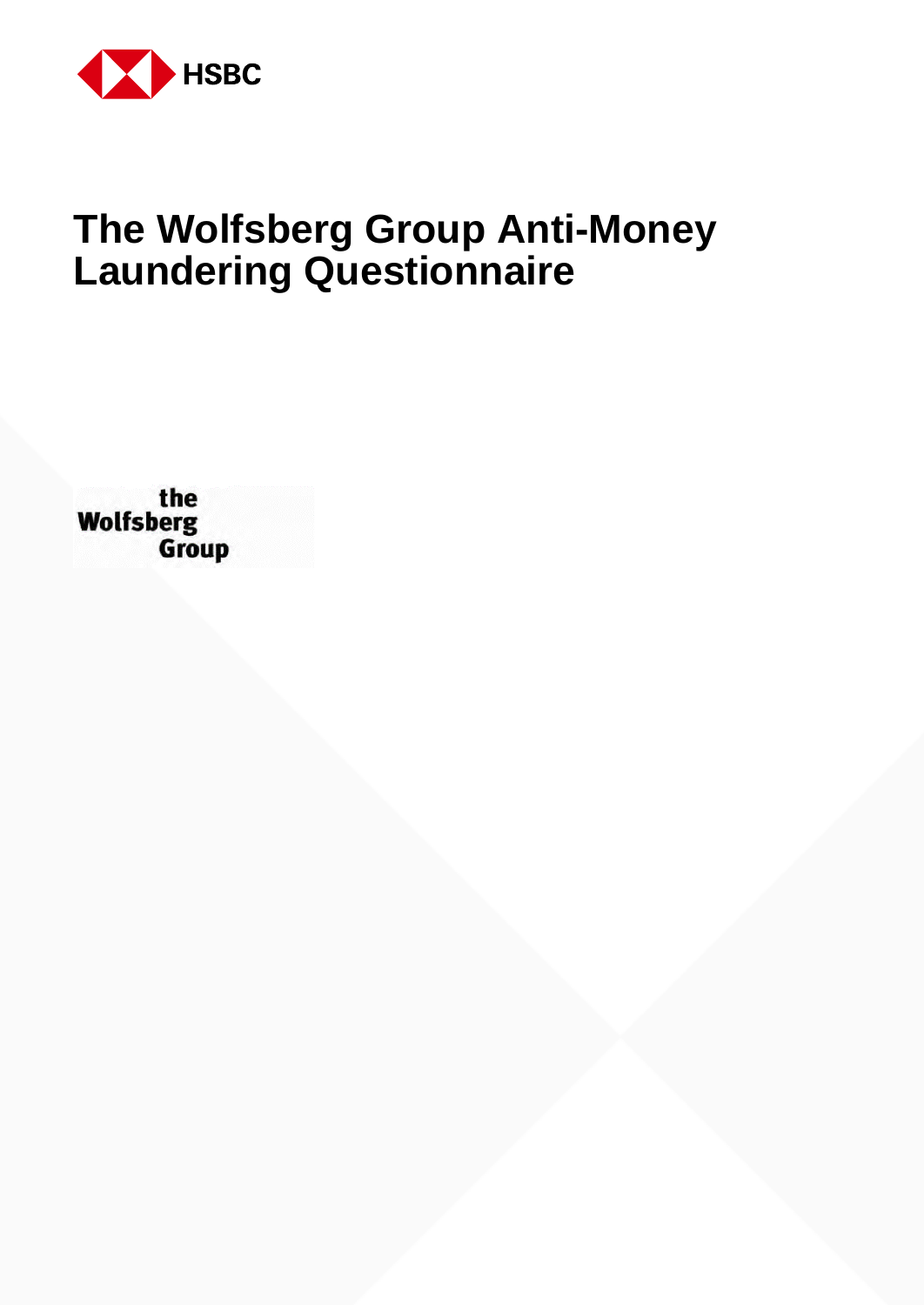| <b>Financial Institution Name</b> | <b>HSBC Group</b>               |
|-----------------------------------|---------------------------------|
| Location                          | 8 Canada Square, London E14 5HQ |

The Wolfsberg Group consists of the following leading international financial institutions: Banco Santander, Bank of America, Bank of Tokyo-Mitsubishi UFJ, Barclays, Citigroup, Credit Suisse, Deutsche Bank, Goldman Sachs, HSBC, JP Morgan Chase, Société Générale, Standard Chartered and UBS which aim to develop frameworks and guidance for the management of financial crime risks particularly with respect to Know Your Customer, Anti-Money Laundering and Counter Terrorist Financing policies.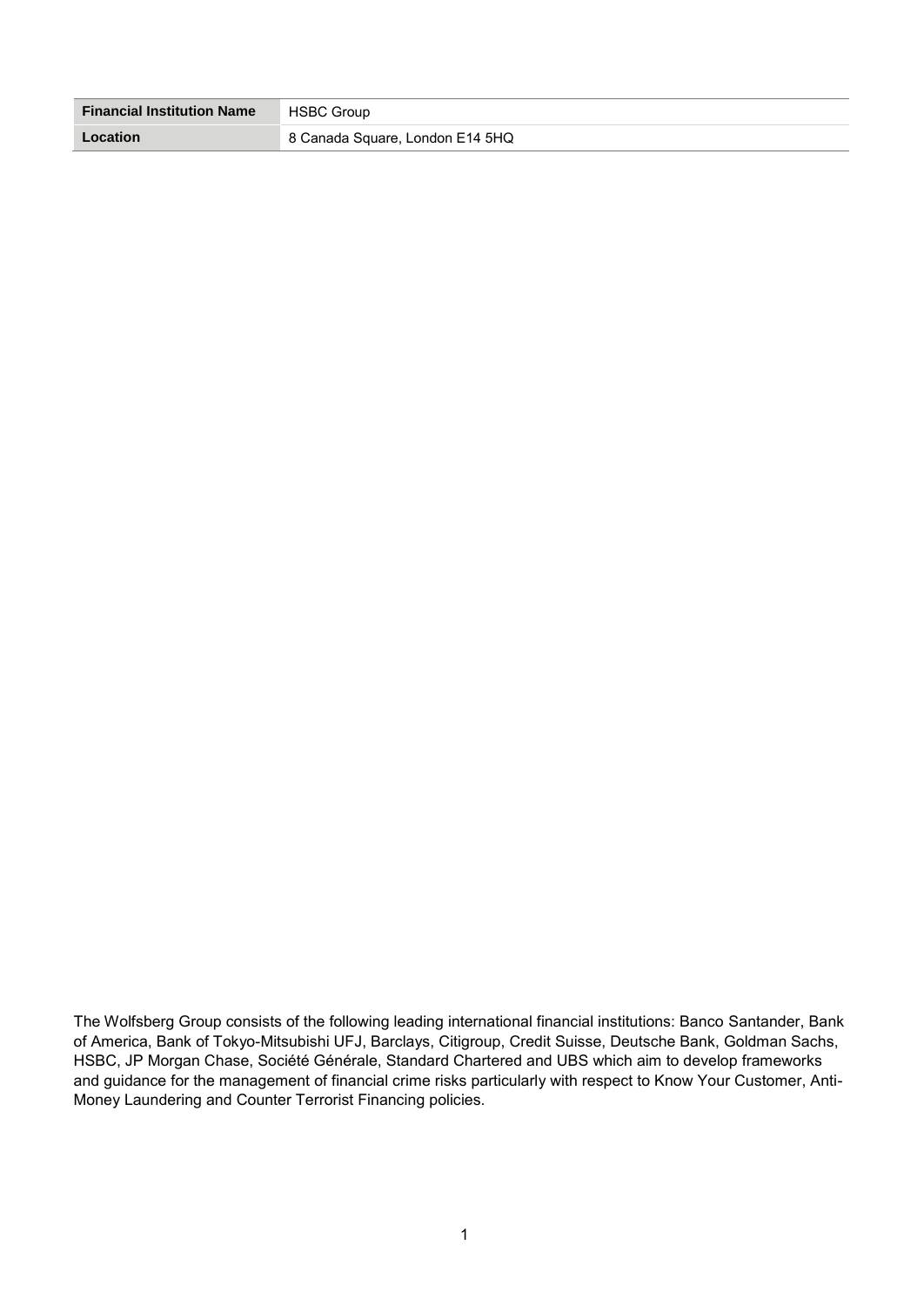This questionnaire acts as an aid to firms conducting due diligence and should not be relied on exclusively or excessively. Firms may use this questionnaire alongside their own policies and procedures in order to provide a basis for conducting client due diligence in a manner consistent with the risk profile presented by the client. The responsibility for ensuring adequate due diligence, which may include independent verification or follow up of the answers and documents provided, remains the responsibility of the firm using this questionnaire.

#### 1. General AML Policies, Practices and Procedures

If you answer "No" to any question, additional information can be supplied at the end of the questionnaire.

|    |                                                                                                                                                                                                                                                         | Yes        | No |
|----|---------------------------------------------------------------------------------------------------------------------------------------------------------------------------------------------------------------------------------------------------------|------------|----|
| 1. | Is the AML compliance program approved by the FI's board or a senior committee?                                                                                                                                                                         | <b>Yes</b> |    |
| 2. | Does the FI have a legal and regulatory compliance program that includes a designated<br>officer that is responsible for coordinating and overseeing the AML framework?                                                                                 | <b>Yes</b> |    |
| 3. | Has the FI developed written policies documenting the processes that they have in place to<br>prevent, detect and report suspicious transactions?                                                                                                       | <b>Yes</b> |    |
| 4. | In addition to inspections by the government supervisors/regulators, does the FI client have an<br>internal audit function or other independent third party that assesses AML policies and<br>practices on a regular basis?                             | <b>Yes</b> |    |
| 5. | Does the FI have a policy prohibiting accounts/relationships with shell banks? (A shell bank is<br>defined as a bank incorporated in a jurisdiction in which it has no physical presence and which<br>is unaffiliated with a regulated financial group) | Yes        |    |
| 6. | Does the FI have policies to reasonably ensure that they will not conduct transactions with or<br>on behalf of shell banks through any of its accounts or products?                                                                                     | Yes        |    |
| 7. | Does the FI have policies covering relationships with Politically Exposed Persons (PEP's),<br>their family and close associates?                                                                                                                        | Yes        |    |
| 8. | Does the FI have record retention procedures that comply with applicable law?                                                                                                                                                                           | <b>Yes</b> |    |
| 9. | Are the FI's AML policies and practices being applied to all branches and subsidiaries of the<br>FI both in the home country and in locations outside of that jurisdiction?                                                                             | Yes        |    |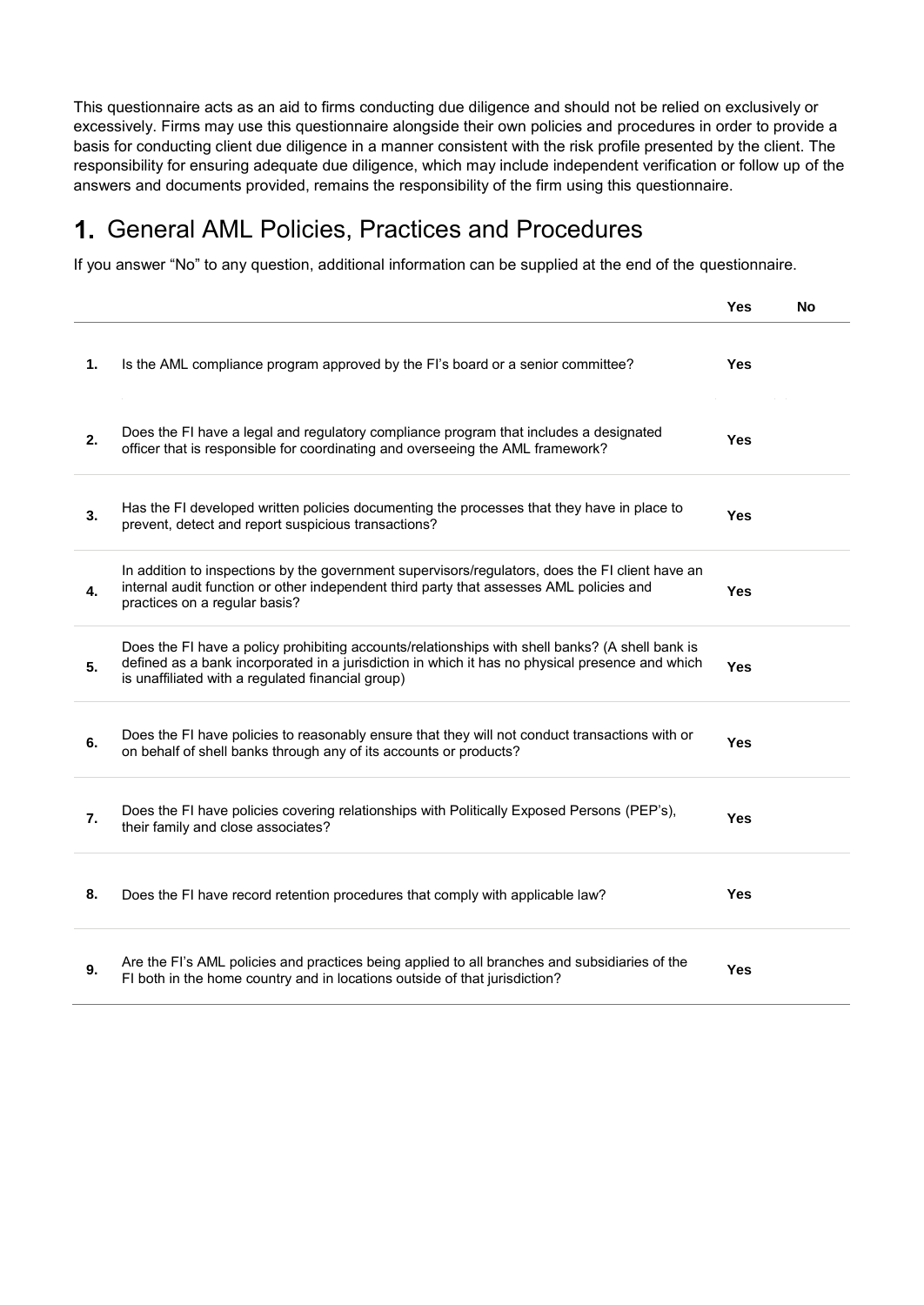## 2. Risk Assessment

|     |                                                                                                                                                                                                                                               | Yes | No |
|-----|-----------------------------------------------------------------------------------------------------------------------------------------------------------------------------------------------------------------------------------------------|-----|----|
| 10. | Does the FI have a risk-based assessment of its customer base and their transactions?                                                                                                                                                         | Yes |    |
| 11. | Does the FI determine the appropriate level of enhanced due diligence necessary for those<br>categories of customers and transactions that the FI has reason to believe pose a heightened<br>risk of illicit activities at or through the FI? | Yes |    |

## 3. Know Your Customer, Due Diligence and Enhanced Due Diligence

|     |                                                                                                                                                                   | Yes        | <b>No</b> |
|-----|-------------------------------------------------------------------------------------------------------------------------------------------------------------------|------------|-----------|
| 12. | Has the FI implemented processes for the identification of those customers on whose behalf it<br>maintains or operates accounts or conducts transactions?         | <b>Yes</b> |           |
| 13. | Does the FI have a requirement to collect information regarding its customers' business<br>activities?                                                            | Yes        |           |
| 14. | Does the FI assess its FI customers' AML policies or practices?                                                                                                   | Yes        |           |
| 15. | Does the FI have a process to review and, where appropriate, update customer information<br>relating to high risk client information?                             | Yes        |           |
| 16. | Does the FI have procedures to establish a record for each new customer noting their<br>respective identification documents and 'Know Your Customer' information? | Yes        |           |
| 17. | Does the FI complete a risk-based assessment to understand the normal and expected<br>transactions of its customers?                                              | Yes        |           |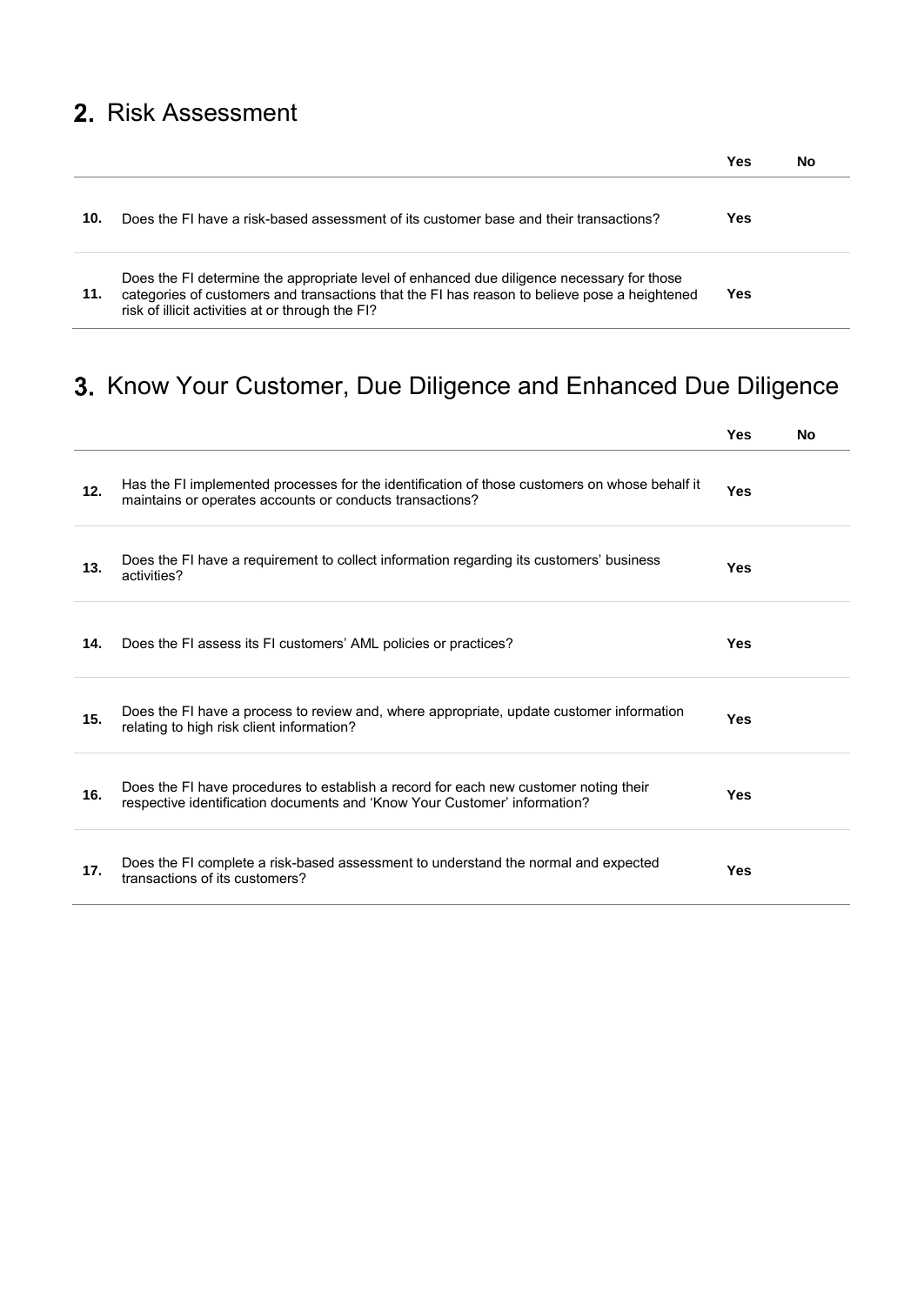### 4. Reportable Transactions and Prevention and Detection of Transactions with Illegally Obtained Funds

|     |                                                                                                                                                                     | Yes        | Nο |
|-----|---------------------------------------------------------------------------------------------------------------------------------------------------------------------|------------|----|
| 18. | Does the FI have policies or practices for the identification and reporting of transactions that<br>are required to be reported to the authorities?                 | <b>Yes</b> |    |
| 19. | Where cash transaction reporting is mandatory, does the FI have procedures to identify<br>transactions structured to avoid such obligations?                        | Yes        |    |
| 20. | Does the FI screen customers and transactions against lists of persons, entities or countries<br>issued by government/competent authorities?                        | Yes        |    |
| 21. | Does the FI have policies to reasonably ensure that it only operates with correspondent banks<br>that possess licenses to operate in their countries of origin?     | Yes        |    |
| 22. | Does the FI adhere to the Wolfsberg Transparency Principles and the appropriate usage of<br>the SWIFT MT 202/202COV and MT 205/205COV message formats? <sup>1</sup> | Yes        |    |

### 5. Transaction Monitoring

|     |                                                                                                                                                                                                | Yes | No |
|-----|------------------------------------------------------------------------------------------------------------------------------------------------------------------------------------------------|-----|----|
| 23. | Does the FI have a monitoring program for unusual and potentially suspicious activity that<br>covers funds transfers and monetary instruments such as traveler's checks, money orders,<br>etc? | Yes |    |

[standards/13.%20Wolfsberg\\_NYCH\\_Statement\\_on\\_Payment\\_Message\\_Standards\\_%282007%29.pdf](https://www.wolfsberg-principles.com/sites/default/files/wb/pdfs/wolfsberg-standards/13.%20Wolfsberg_NYCH_Statement_on_Payment_Message_Standards_%282007%29.pdf)

<sup>1</sup> The four payment message standards to be observed are: i) FIs should not omit, delete, or alter information in payment messages or orders for the purpose of avoiding detection of that information by any other FI in the payment process; ii) FIs should not use any particular payment message for the purpose of avoiding detection of information by any other FI in the payment process; iii) Subject to applicable laws, FIs should cooperate as fully as practicable with other FIs in the payment process when requesting to provide information about the parties involved; and (iv) FIs should strongly encourage their correspondent banks to observe these principles. Sourc[e:](http://www.wolfsberg-principles.com/pdf/standards/Wolfsberg_NYCH_Statement_on_Payment_Message_Standards_(2007).pdf) [https://www.wolfsberg-principles.com/sites/default/files/wb/pdfs/wolfsberg-](https://www.wolfsberg-principles.com/sites/default/files/wb/pdfs/wolfsberg-standards/13.%20Wolfsberg_NYCH_Statement_on_Payment_Message_Standards_%282007%29.pdf)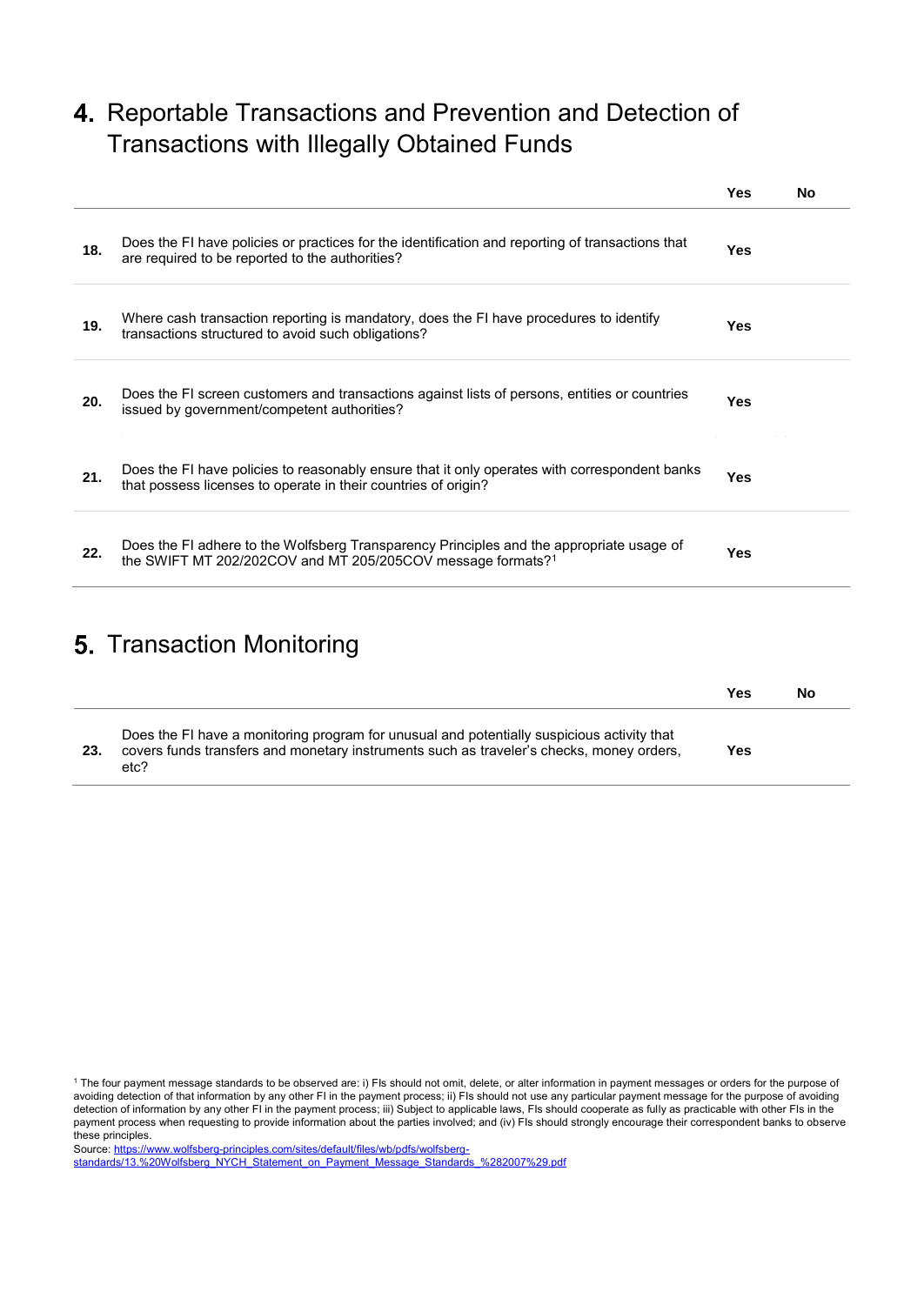### **6. AML Training**

|     |                                                                                                                                                                                                                                                                                                                                                                   | 1 es | NΟ |
|-----|-------------------------------------------------------------------------------------------------------------------------------------------------------------------------------------------------------------------------------------------------------------------------------------------------------------------------------------------------------------------|------|----|
| 24. | Does the FI provide AML training to relevant employees that includes:<br>Identification and reporting of transactions that must be reported to government<br>authorities<br>Examples of different forms of money laundering involving the FI's products and services<br>Internal policies to prevent money laundering                                             | Yes  |    |
| 25. | Does the FI retain records of its training sessions including attendance records and relevant<br>training materials used?                                                                                                                                                                                                                                         | Yes  |    |
| 26. | Does the FI communicate new AML related laws or changes to existing AML related policies<br>or practices to relevant employees?                                                                                                                                                                                                                                   | Yes  |    |
| 27. | Does the FI employ third parties to carry out some of the functions of the FI?                                                                                                                                                                                                                                                                                    | Yes  |    |
| 28. | If the answer to question 27 is yes, does the FI provide AML training to relevant third parties<br>that includes:<br>Identification and reporting of transactions that must be reported to government<br>authorities<br>Examples of different forms of money laundering involving the FI's products and services<br>Internal policies to prevent money laundering | Yes  |    |

**Yes No**

#### **Space for additional information**

(Please indicate which question the information is referring to)

#### **Question 9** – refers to all wholly owned or controlled HSBC Group of companies

Also, please note, in December 2012, HSBC entered into agreements with the US and UK authorities in relation to investigations regarding HSBC's past inadequate compliance with Anti-Money Laundering ("AML") and Sanctions laws. These agreements include the five-year Deferred Prosecution Agreement ("DPA") with the US Department of Justice, a Direction (the "Direction") issued by the UK Financial Conduct Authority ("FCA") (formerly the Financial Services Authority), and a Cease and Desist Order (the "Order") issued by the US Federal Reserve Board.

Under these agreements, Mike Cherkasky was appointed as an independent corporate compliance monitor ("the Monitor") to evaluate HSBC's progress in fully implementing our obligations and produce regular assessments of the effectiveness of HSBC's AML and Sanctions controls. The Monitor also served as a Skilled Person under the Direction and an Independent Consultant under the Order. In December 2017, at the conclusion of the five-year period, it was determined that HSBC had met its obligations under the DPA and, as a result, the DPA expired. Mike Cherkasky will continue to serve as a Skilled Person and Independent Consultant, pursuant to the respective agreements, for a period of time at the discretion of those regulators.

The issues identified in the DPA, Direction, and Order were primarily around past failures to suitably manage AML and Sanctions risk. HSBC has dramatically strengthened its ability to manage financial crime risk since 2012. This has been achieved through the combination of extensive de-risking of its customer base, tactical measures taken to mitigate interim risk and the roll out of strategic reforms. We have completed the introduction of the major compliance IT systems, put in place our AML and sanctions policy framework, and assessed our